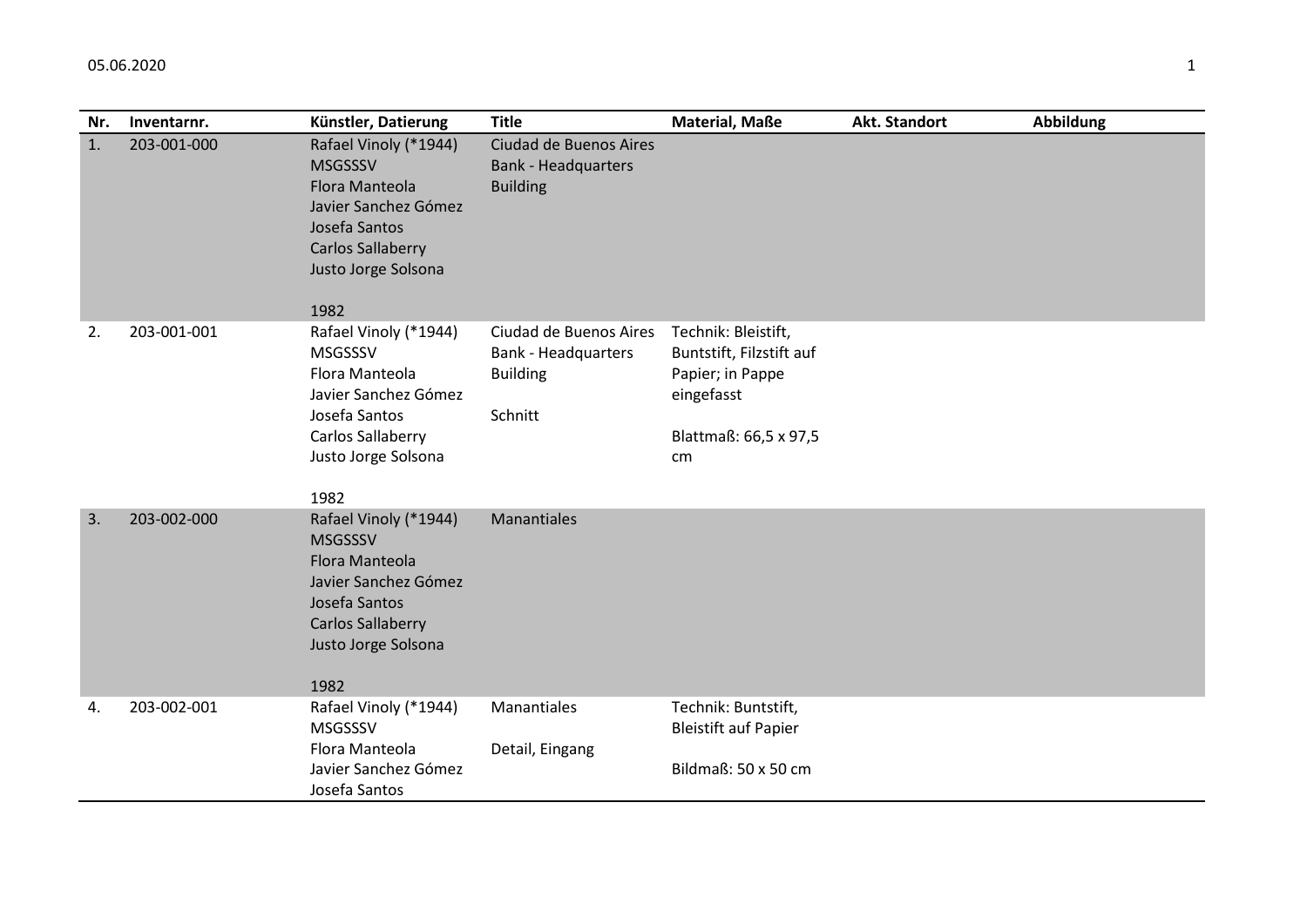|    |             | Carlos Sallaberry<br>Justo Jorge Solsona                                                                                                                      |                                                     |                                                                                               |
|----|-------------|---------------------------------------------------------------------------------------------------------------------------------------------------------------|-----------------------------------------------------|-----------------------------------------------------------------------------------------------|
|    |             | 1982                                                                                                                                                          |                                                     |                                                                                               |
| 5. | 203-002-002 | Rafael Vinoly (*1944)<br><b>MSGSSSV</b><br>Flora Manteola<br>Javier Sanchez Gómez<br>Josefa Santos<br><b>Carlos Sallaberry</b><br>Justo Jorge Solsona<br>1982 | <b>Manantiales</b><br>Lageplan                      | Technik: Lichtpause,<br>koloriert mit Buntstift,<br>Tusche<br>Bildmaß: 66 x 93,2 cm           |
| 6. | 203-002-003 | Rafael Vinoly (*1944)<br><b>MSGSSSV</b><br>Flora Manteola<br>Javier Sanchez Gómez<br>Josefa Santos<br>Carlos Sallaberry<br>Justo Jorge Solsona<br>1982        | Manantiales<br>Ansicht                              | Technik: Zeichnung,<br><b>Bleistift und Buntstift</b><br>auf Papier<br>Bildmaß: 49,7 x 100 cm |
| 7. | 203-002-004 | Rafael Vinoly (*1944)<br><b>MSGSSSV</b><br>Flora Manteola<br>Javier Sanchez Gómez<br>Josefa Santos<br><b>Carlos Sallaberry</b><br>Justo Jorge Solsona<br>1982 | Manantiales<br>Grundriss                            | Technik: Tusche, auf<br>Papier<br>Bildmaß: 69,6 x 102 cm                                      |
| 8. | 203-003-000 | Rafael Vinoly (*1944)<br>MSGSSSV                                                                                                                              | ATC - Argentina Colour<br><b>Television Channel</b> |                                                                                               |